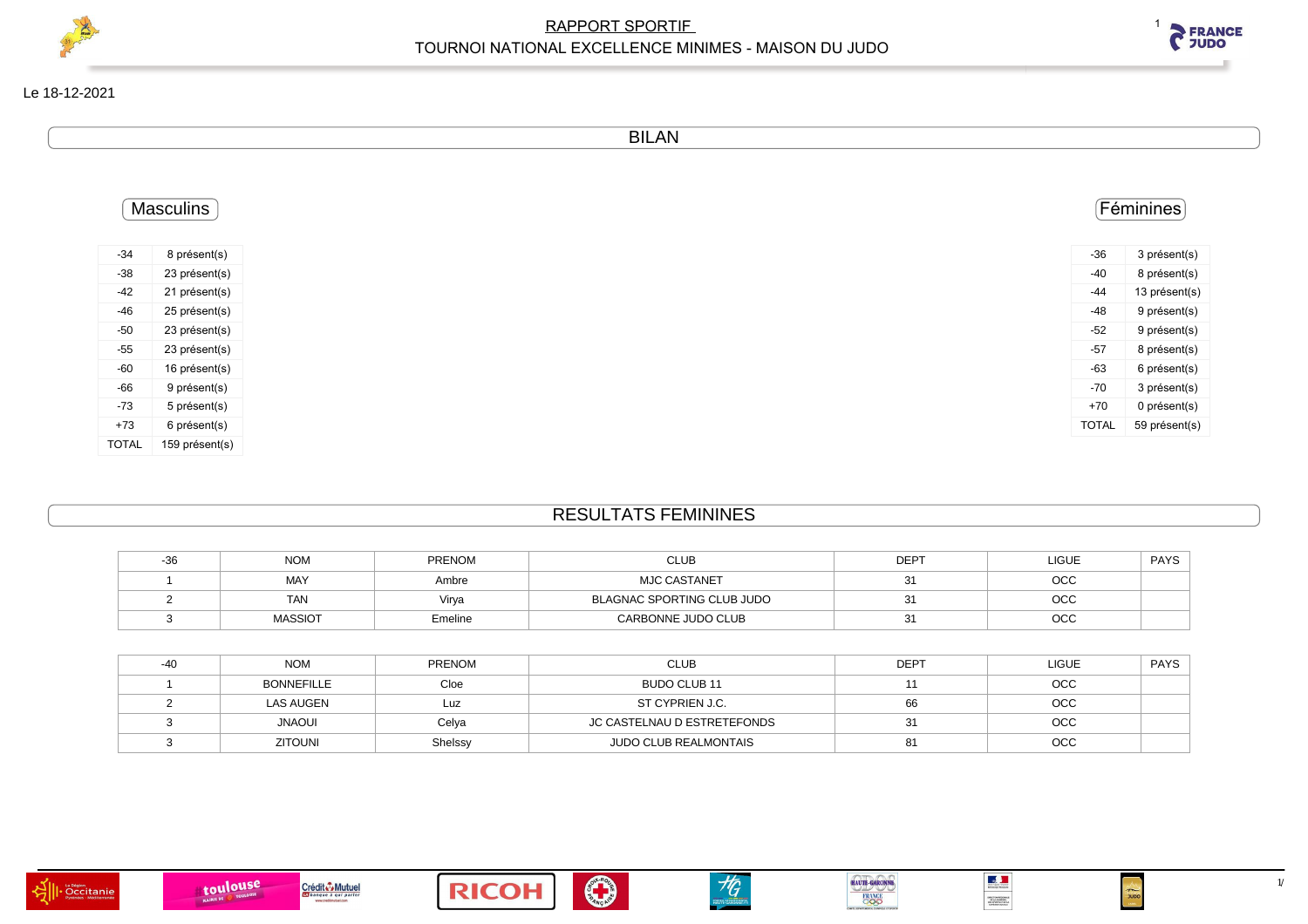



| $-44$ | <b>NOM</b>       | <b>PRENOM</b> | <b>CLUB</b>                    | <b>DEPT</b> | <b>LIGUE</b> | PAYS |
|-------|------------------|---------------|--------------------------------|-------------|--------------|------|
|       | <b>CORCOY</b>    | Faustine      | CABESTANY O.CUL.OMN.JUDO       | 66          | OCC          |      |
|       | LAFORGUE         | Eva           | LES OURS JUDO CLUB FITNESS     | 31          | <b>OCC</b>   |      |
|       | <b>FONTANELL</b> | Margaux       | <b>JUDO CLUB LE SOLER</b>      | 66          | <b>OCC</b>   |      |
|       | <b>PAULY</b>     | Laureen       | JUDO JUJITSU ESCALQUENS-LABEGE | 31          | <b>OCC</b>   |      |
|       | <b>LABORIE</b>   | Julia         | JUDO VILLENEUVE LES BEZIERS    | 34          | <b>OCC</b>   |      |
|       | SAUVAGE          | Elise         | AVENIR JUDO 31                 | 31          | OCC          |      |
|       | <b>CAVAILHE</b>  | Jeanne        | BUDO CLUB 11                   | 11          | <b>OCC</b>   |      |
|       | <b>STATOR</b>    | Marina        | <b>JUDO CLUB REALMONTAIS</b>   | 81          | <b>OCC</b>   |      |

| -48 | <b>NOM</b>     | <b>PRENOM</b> | <b>CLUB</b>                    | <b>DEPT</b> | <b>LIGUE</b> | <b>PAYS</b> |
|-----|----------------|---------------|--------------------------------|-------------|--------------|-------------|
|     | ZALESKI        | Jade          | <b>J.C PUYGOUZON</b>           | 81          | <b>OCC</b>   |             |
|     | <b>DARE</b>    | Zavi          | J.C. ST MATHIEU                | 34          | OCC          |             |
|     | ASENSIO        | Chloe         | A S C GENDARMERIE              | 31          | OCC          |             |
|     | GHEZAYEL       | Nassya        | <b>JUDO CLUB ORTHEZIEN</b>     | 64          | AQU          |             |
|     | LAIA ABBES     | Nour          | EI DO KAN CASTRES              | 81          | <b>OCC</b>   |             |
|     | <b>JOFFROY</b> | Maylis        | U. JUDO BRIVE CORREZE LIMOUSIN | 19          | AQU          |             |

| $-52$ | <b>NOM</b>        | <b>PRENOM</b> | <b>CLUB</b>                    | <b>DEPT</b> | LIGUE      | <b>PAYS</b> |
|-------|-------------------|---------------|--------------------------------|-------------|------------|-------------|
|       | <b>HANKART</b>    | <b>Isae</b>   | ALL. JUDO DORDOGNE PERIGORD    | 24          | AQU        |             |
|       | VEDRENNE          | Juliette      | JUDO CLUB ST LEONARD DE NOBLAT | 87          | <b>AQU</b> |             |
|       | <b>BADET</b>      | Maela         | JUDO CANET 66                  | 66          | OCC        |             |
|       | <b>ROUS</b>       | Elea          | TERRASSES ET RIVES DU TARN     | 82          | OCC        |             |
|       | BRAU-BAYLE        | Emmanuelle    | STADOCESTE TARBAIS PYRENEES AM | 65          | <b>OCC</b> |             |
|       | <b>DOS SANTOS</b> | Eva           | DOJO DU COUSERANS              | 09          | <b>OCC</b> |             |

| -57 | <b>NOM</b>  | <b>PRENOM</b> | CLUB                         | <b>DEPT</b> | <b>LIGUE</b> | <b>PAYS</b> |
|-----|-------------|---------------|------------------------------|-------------|--------------|-------------|
|     | DALMASSO    | Madeleine     | UNION SPORTIVE CENON         | 33          | AQU          |             |
|     | JAUBARD     | Emma          | ALL. JUDO DORDOGNE PERIGORD  | 24          | AQU          |             |
|     | <b>BROT</b> | Manel         | <b>JUDO ATH.PERPIGNANAIS</b> | 66          | <b>OCC</b>   |             |
|     | SENTENAC    | Elaia         | <b>JUDO CLUB ORTHEZIEN</b>   | 64          | AQU          |             |

| -63 | <b>NOM</b>      | <b>PRENOM</b> | <b>CLUB</b>                    | <b>DEPT</b> | LIGUE      | <b>PAYS</b> |
|-----|-----------------|---------------|--------------------------------|-------------|------------|-------------|
|     | <b>KADI</b>     | Lyah          | BOUJAN JUDO CLUB               |             | <b>OCC</b> |             |
|     | <b>BARRA</b>    | Jeanne        | JUDO CLUB ST LEONARD DE NOBLAT |             | AQU        |             |
|     | <b>ALARY</b>    | Maeva         | <b>J.C PUYGOUZON</b>           |             | <b>OCC</b> |             |
|     | <b>VIGNALET</b> | Lilou         | DOJO LOURDAIS JUDO             | ხ5          | OCC        |             |











 $2/$ 

 $\frac{1}{\sqrt{2}}$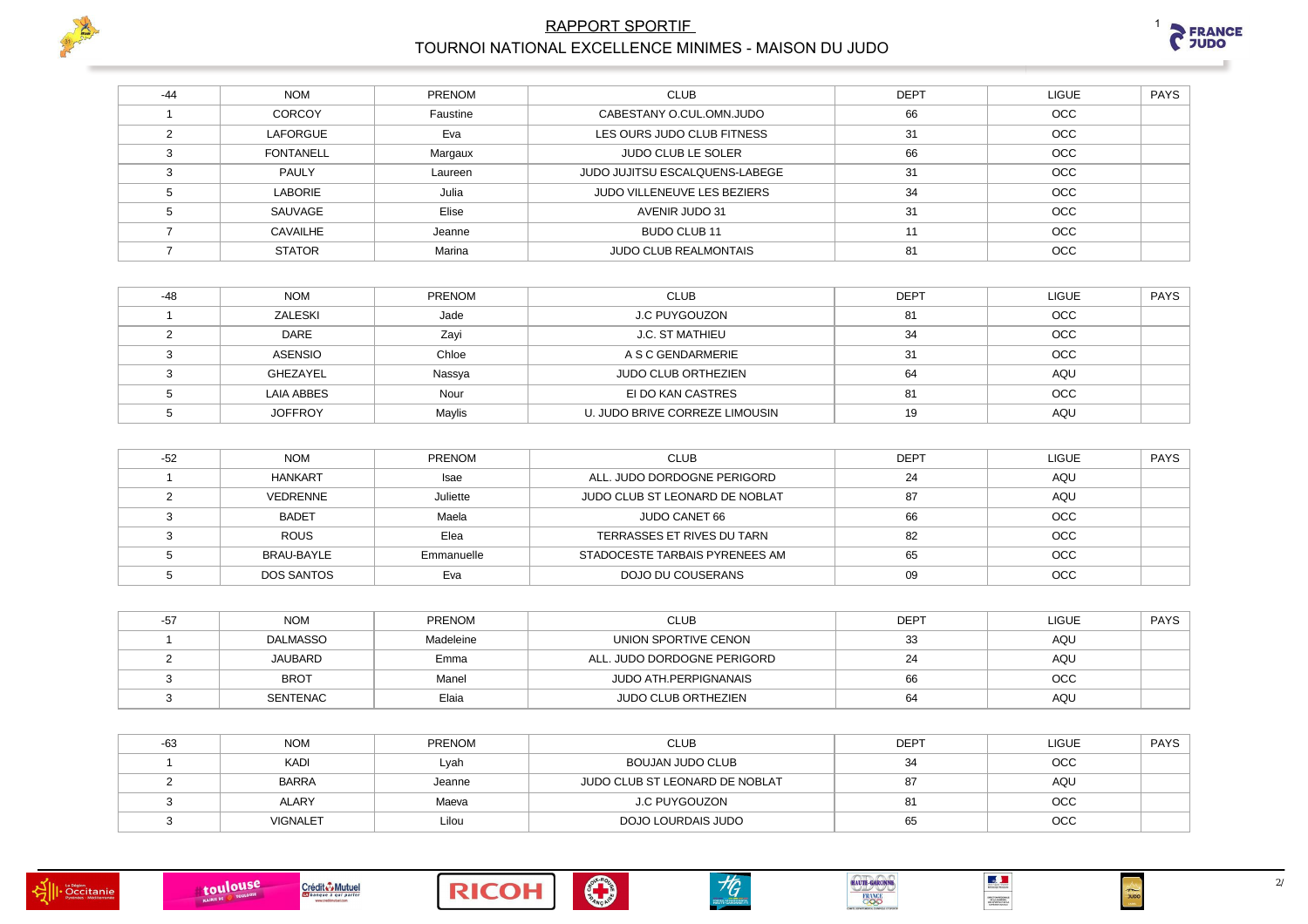



| $-70$ | <b>NOM</b>      | PRENOM        | CLUB                   | DEF | LIGUE      | <b>PAYS</b> |
|-------|-----------------|---------------|------------------------|-----|------------|-------------|
|       | <b>COUDERT</b>  | Ondine        | <b>TORII JUDO CLUB</b> |     | <b>OCC</b> |             |
|       | ALLADAYE        | Maylis Lorine | MURET JUDO CLUB        |     | <b>OCC</b> |             |
|       | <b>THEVENIN</b> | Juliette      | JUDO CANET 66          |     | <b>OCC</b> |             |
|       |                 |               |                        |     |            |             |

|  | <b>NOM</b> | <b>PRENOM</b> | ◡∟∪⋻ | DPM<br>∟י | 1011<br>ייטע | <b>PAYS</b><br>. |
|--|------------|---------------|------|-----------|--------------|------------------|
|--|------------|---------------|------|-----------|--------------|------------------|

# **RESULTATS MASCULINS**

| -34 | <b>NOM</b>       | <b>PRENOM</b>  | <b>CLUB</b>                 | <b>DEPT</b> | <b>LIGUE</b> | <b>PAYS</b> |
|-----|------------------|----------------|-----------------------------|-------------|--------------|-------------|
|     | <b>BERGES</b>    | Tom            | SPORTING CLUB PLAISANCE     |             | OCC          |             |
|     | AILLOUD          | Mathis         | JUDO CLUB CONDOM            | 32          | <b>OCC</b>   |             |
|     | <b>LUTA</b>      | <b>Bixente</b> | JUDO CLUB QUINT-FONSEGRIVES | ا د         | <b>OCC</b>   |             |
|     | BOUARGOUB        | Oussama        | EI DO KAN CASTRES           |             | OCC          |             |
|     | <b>PRUDHOMME</b> | Matheo         | LES OURS JUDO CLUB FITNESS  |             | <b>OCC</b>   |             |

| $-38$ | <b>NOM</b>      | <b>PRENOM</b> | <b>CLUB</b>                   | <b>DEPT</b> | <b>LIGUE</b> | <b>PAYS</b> |
|-------|-----------------|---------------|-------------------------------|-------------|--------------|-------------|
|       | <b>CHITAIA</b>  | Daviti        | MONTPELLIER JUDO OLYMPIC      | 34          | <b>OCC</b>   |             |
|       | <b>NAGA</b>     | Ryan          | DOJO DE FOIX                  | 09          | OCC          |             |
|       | MOHEDANO        | Joan          | <b>JUDO CLUB BANYULS</b>      | 66          | OCC          |             |
|       | <b>MONTY</b>    | Ruben         | <b>BALMA SAINT EXUPERY 31</b> | 31          | <b>OCC</b>   |             |
|       | <b>BERGES</b>   | Ugo           | SPORTING CLUB PLAISANCE       | 31          | <b>OCC</b>   |             |
|       | COUPAU-DUTRIEU  | Hugo          | <b>JUDO AUSSONNE BUSHIDO</b>  | 31          | <b>OCC</b>   |             |
|       | CRABETTE        | Martin        | BLAGNAC SPORTING CLUB JUDO    | 31          | OCC          |             |
|       | <b>TEMPLIER</b> | Lucas         | DOJO CLUB LABARTHAIS          | 31          | OCC          |             |

| $-42$ | <b>NOM</b>              | <b>PRENOM</b> | <b>CLUB</b>                   | <b>DEPT</b> | <b>LIGUE</b> | <b>PAYS</b> |
|-------|-------------------------|---------------|-------------------------------|-------------|--------------|-------------|
|       | <b>POTARD</b>           | Mathys        | <b>JUDO JUJITSU LANGON</b>    | 33          | AQU          |             |
|       | SOULIE                  | Hugo          | SEYSSES ARTS MARTIAUX JUDO JJ | 31          | <b>OCC</b>   |             |
|       | <b>DACIER TERNON</b>    | Antoine       | <b>JC ST GELY</b>             | 34          | OCC          |             |
|       | <b>TOTA</b>             | Timeo         | JITA KYOEI JUDO 34            | 34          | <b>OCC</b>   |             |
|       | PELLEGRINO              | <b>Ilann</b>  | LES OURS JUDO CLUB FITNESS    | 31          | OCC          |             |
|       | PRIETTO                 | Robin         | J.C.GRAULEN A.C.S.            | 30          | <b>OCC</b>   |             |
|       | DAL MASO                | Quentin       | BUDOKAN JUDO SAINT ORENS      | 31          | OCC          |             |
|       | <b>JULLIEN SAUDEMON</b> | Mathys        | <b>JC ST GELY</b>             | 34          | <b>OCC</b>   |             |











 $\frac{1}{2}$ 

 $[0113,000010000011] \setlength{\unitlength}{0.034}{\begin{tabular}{l}p{0.033}{\bf 0.0343}{\bf 0.0343}{\bf 0.0343}{\bf 0.0343}{\bf 0.0343}{\bf 0.0343}{\bf 0.0343}{\bf 0.0343}{\bf 0.0343}{\bf 0.0343}{\bf 0.0343}{\bf 0.0343}{\bf 0.0343}{\bf 0.0343}{\bf 0.0343}{\bf 0.0343}{\bf 0.0343}{\bf$ 

 $\frac{1}{\sqrt{2}}$ 

 $3/$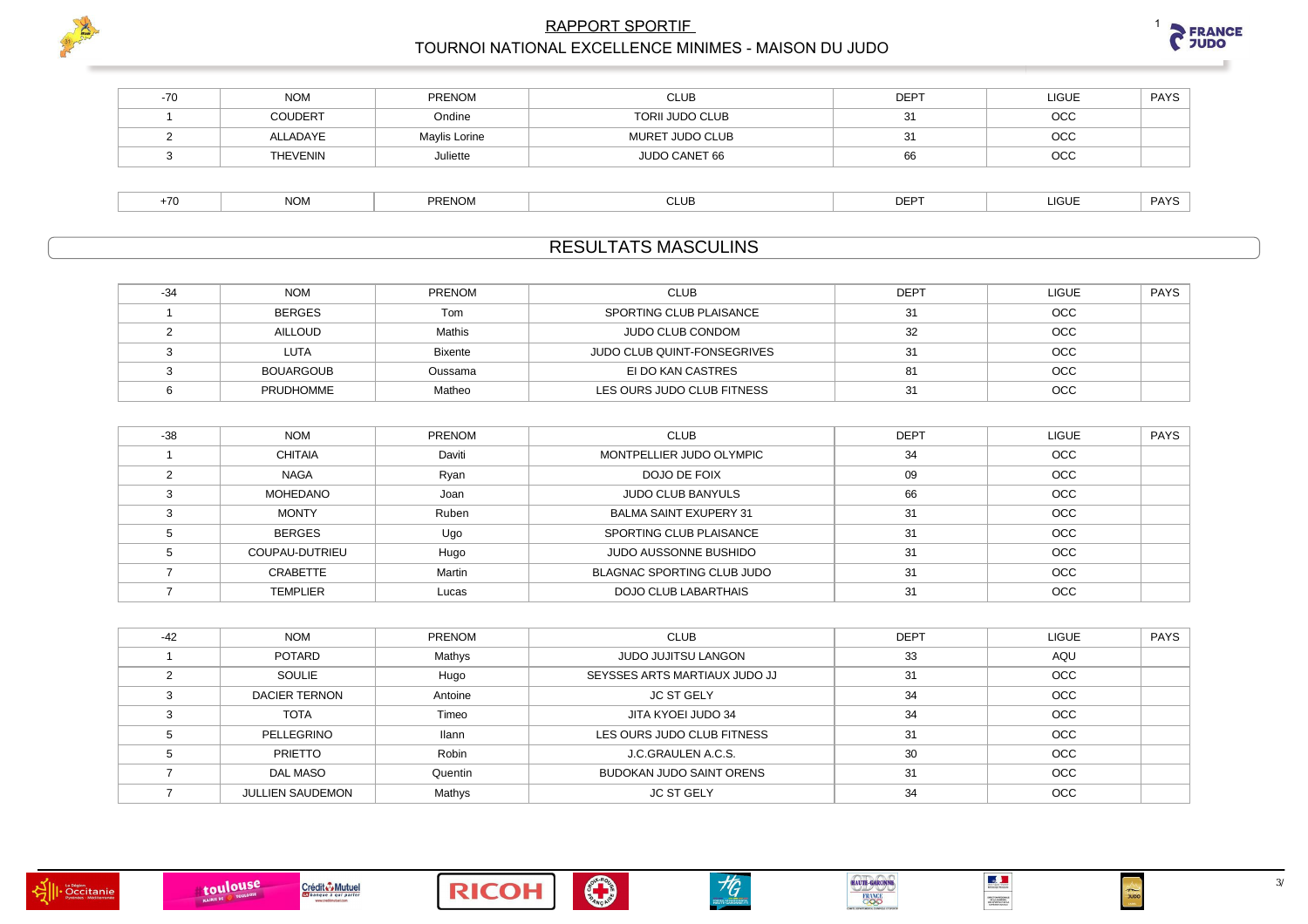



| $-46$ | <b>NOM</b>               | PRENOM  | <b>CLUB</b>                    | <b>DEPT</b> | <b>LIGUE</b> | PAYS |
|-------|--------------------------|---------|--------------------------------|-------------|--------------|------|
|       | <b>MALET</b>             | Paco    | ST CYPRIEN J.C.                | 66          | <b>OCC</b>   |      |
|       | MOHAMED                  | Adam    | U. JUDO BRIVE CORREZE LIMOUSIN | 19          | AQU          |      |
|       | DE BOUARD                | Ernest  | AVENIR JUDO 31                 | 31          | <b>OCC</b>   |      |
|       | MENAUD                   | Samuel  | DOJO GESSIEN VALSERINE         | 01          | <b>ARA</b>   |      |
|       | <b>POTARD</b>            | Enzo    | <b>JUDO JUJITSU LANGON</b>     | 33          | AQU          |      |
|       | <b>VORONTSOV</b>         | Casper  | J.C.CATALAN                    | 66          | OCC          |      |
|       | CAZENAVE IZELMADEN       | Amin    | <b>JUDO ODOS</b>               | 65          | OCC          |      |
|       | <b>CORRALES CERISOLA</b> | Antonio | SPORTING CLUB PLAISANCE        | 31          | <b>OCC</b>   |      |

| $-50$ | <b>NOM</b>         | PRENOM   | <b>CLUB</b>                 | <b>DEPT</b> | <b>LIGUE</b> | PAYS |
|-------|--------------------|----------|-----------------------------|-------------|--------------|------|
|       | <b>ABOUBOKIROV</b> | Deni     | <b>JUDO CLUB ROQUETTES</b>  | 31          | OCC          |      |
|       | CHATELAIN          | Tybaut   | CARBONNE JUDO CLUB          | 31          | <b>OCC</b>   |      |
|       | ALMUNEAU           | Noe      | BUDO CLUB 11                | 11          | <b>OCC</b>   |      |
|       | SOULEIMANOV        | Ibraguim | J.C.CATALAN                 | 66          | <b>OCC</b>   |      |
|       | SAFOURI            | Jalal    | ALL. JUDO DORDOGNE PERIGORD | 24          | AQU          |      |
|       | RIBEIRO            | Theo     | DOJO DU COUSERANS           | 09          | <b>OCC</b>   |      |
|       | <b>SERRA</b>       | Joan     | <b>J.C.CATALAN</b>          | 66          | <b>OCC</b>   |      |
|       | <b>ENNAOUI</b>     | Adam     | MURET JUDO CLUB             | 31          | <b>OCC</b>   |      |

| $-55$ | <b>NOM</b>               | <b>PRENOM</b> | <b>CLUB</b>                    | <b>DEPT</b> | <b>LIGUE</b> | <b>PAYS</b> |
|-------|--------------------------|---------------|--------------------------------|-------------|--------------|-------------|
|       | SAINT GENEZ              | Armand        | <b>J.C PUYGOUZON</b>           | 81          | <b>OCC</b>   |             |
|       | PELLET                   | Solan         | J.C.CATALAN                    | 66          | OCC          |             |
|       | PELEGRIN                 | Tom           | A S C M ST JUST                | 34          | <b>OCC</b>   |             |
|       | <b>FLEURIAL</b>          | Hugo          | <b>DOJO CLUB LABARTHAIS</b>    | 31          | <b>OCC</b>   |             |
|       | PELLEZ                   | Gaspard       | <b>JUDO CLUB LE SOLER</b>      | 66          | <b>OCC</b>   |             |
|       | <b>BUCHART</b>           | Noa           | J.C.GRAULEN A.C.S.             | 30          | OCC          |             |
|       | <b>MAITRE CHAMFRAULT</b> | Damien        | <b>J.C PUYGOUZON</b>           | 81          | OCC          |             |
|       | <b>MOILIM</b>            | Mayron        | U. JUDO BRIVE CORREZE LIMOUSIN | 19          | AQU          |             |









 $4/$ 

 $\frac{1}{\sqrt{2}}$